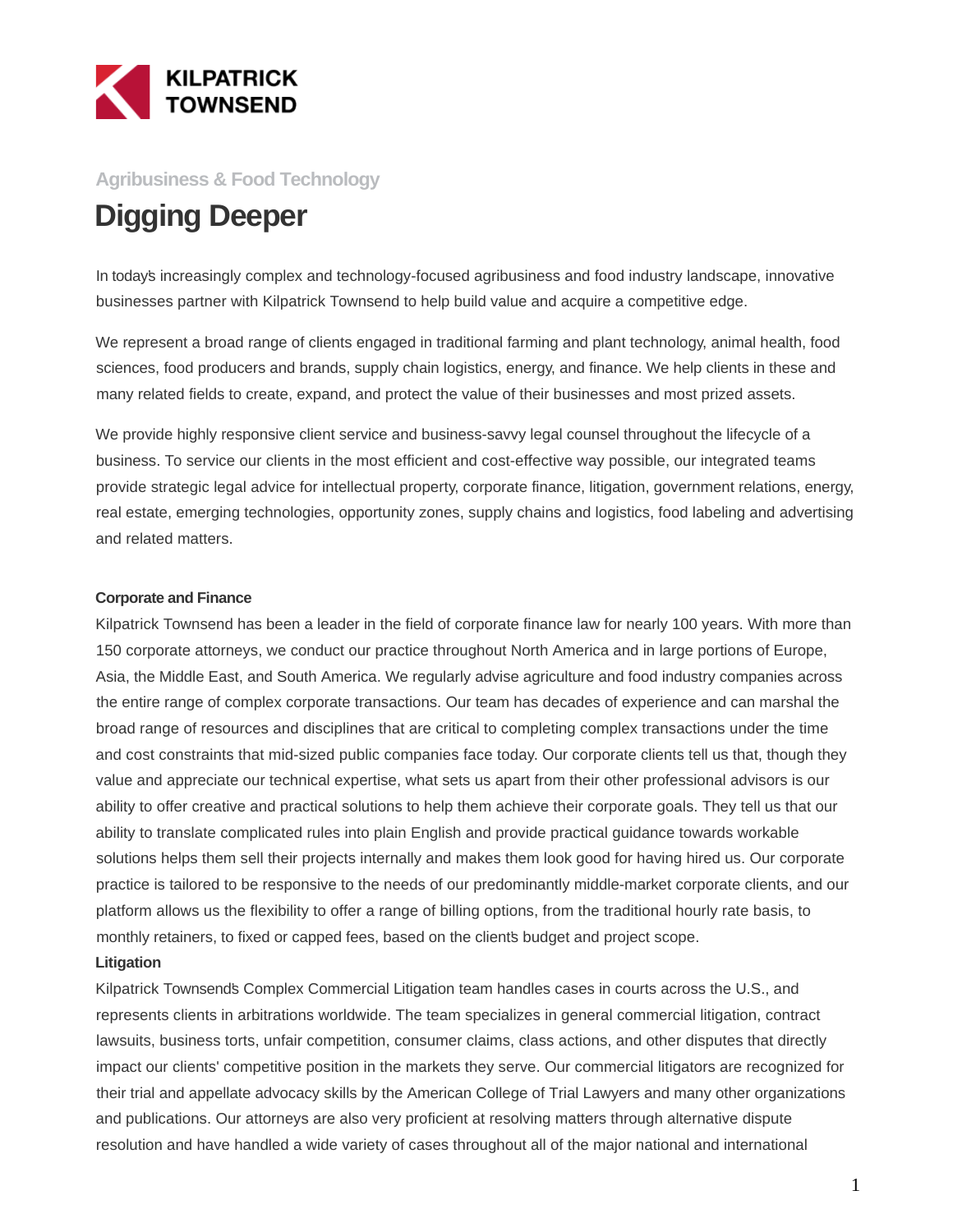

arbitration centers and under the laws of many jurisdictions. We handle both high value and high volume/low value matters with a proven system to ensure quick and accurate responses, protection of confidential information, and cost-sensitivity. We help clients successfully resolve multi-million dollar contract, intellectual property, franchise, and employment disputes, enforcing awards both domestically and internationally. Recognizing that alternative dispute resolution can offer a timely, risk-controlled, and cost-effective alternative to litigation, we have developed a system to assess our clients' contractual provisions before disagreements arise and properly structure the dispute resolution mechanisms and clauses in form and customized contracts.

#### **Government Relations**

Navigating the governmental labyrinth presents a spectrum of opportunities for emerging and established private entities. Particularly with a focus on advanced medical therapies and the demand for consistent food security, the governmental interest in promoting and regulating Agriculture Technologies is going to grow year over year. We can help. At Kilpatrick Townsend, our Government Relations Team bring years of experience representing legacy agriculture, advanced technology, private equity, and Fortune 500 companies before legislative leadership around the country and in Washington, D.C.

#### **Energy**

To keep up with the fast-changing and complex energy sector, businesses need legal counsel with a thorough understanding of the industry, as well as the innovative know-how and legal savvy to achieve client goals. Kilpatrick Townsend's Energy Team can support agriculture and food industry clients with issues related to clean energy such as solar, biomass, clean fuels, and energy storage projects, while also helping farms and food producers implement sustainable energy programs and practices. We provide corporate and institutional energy consumers, developers, vendors, producers, generators, investors, lenders, entrepreneurs, and manufacturers with the pragmatic counsel required to handle all aspects of energy investment, energy procurement, oil and gas, and project development and finance matters.

#### **Real Estate**

To support the complex real estate and land use issues faced by the modern agriculture industry, Kilpatrick Townsend has a national real estate practice with real estate lawyers located or licensed in New York, Texas, Georgia, Virginia, North Carolina, and South Carolina. We serve the needs of clients in the real estate industry and clients engaged in real estate transactions incidental to other businesses, in acquisitions, development, construction financing (debt and equity), ownership, management, leasing and dispositions of, and equity investments in, all types of commercial real estate, including opportunity zones, data centers, and energy projects.

#### **Intellectual Property**

Agriculture and food industry clients have realized substantial value and marketplace success with help from more than 300 Kilpatrick Townsend attorneys dedicated to patent, trademark, copyright, advertising, and/or trade secrets law. Our firm boasts the rare combination of a self-sufficient, all-encompassing IP practice backed by the resources and capabilities of a full-service law firm. Our highly specialized attorneys offer comprehensive registration, transactional, and litigation services across all aspects of IP law when helping agriculture and food industry clients create, build, and protect their most valuable assets — their brands and ideas.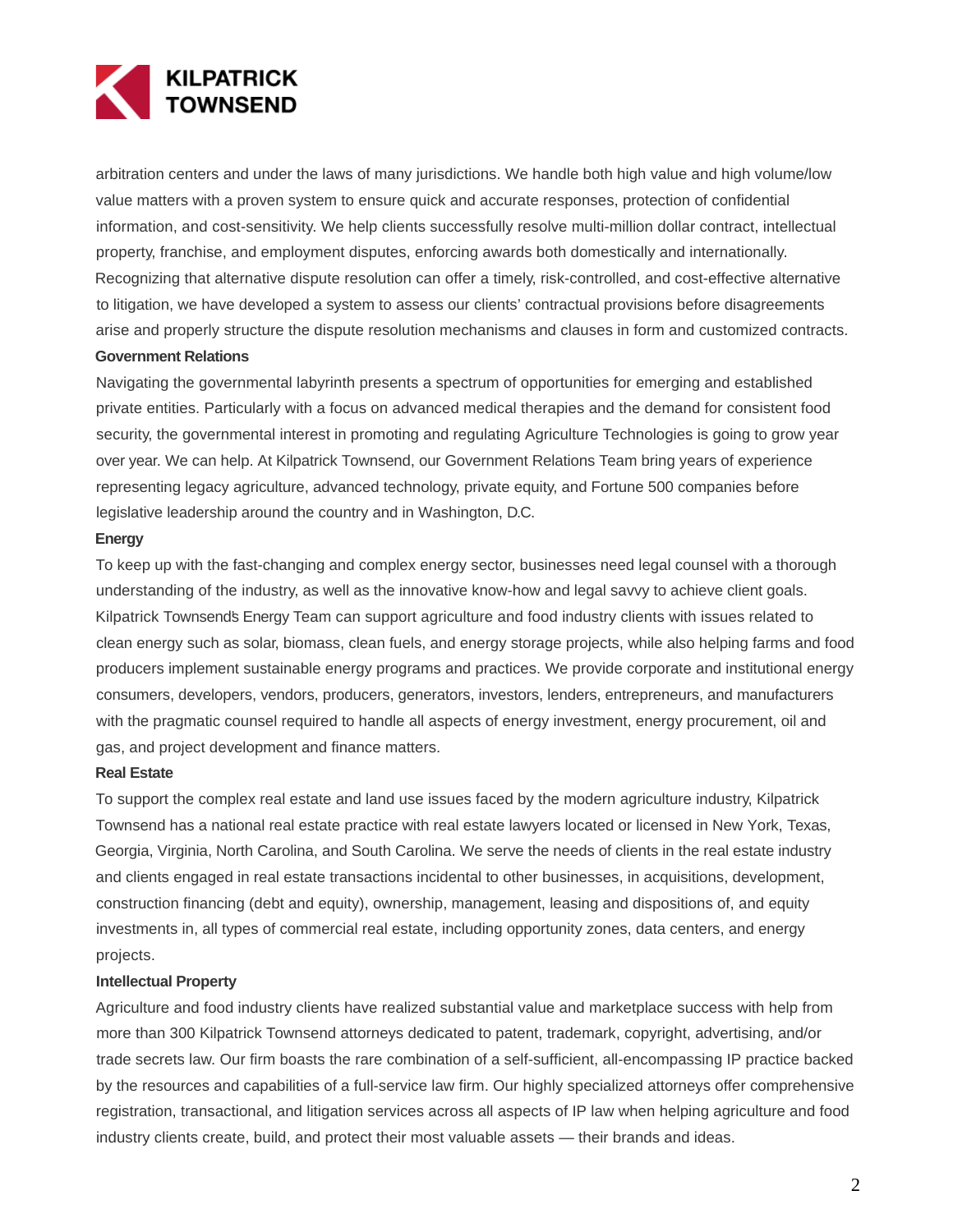

We have a diverse practice and assist clients all over the globe with:

- Patent prosecution, counseling and licensing
- IP due diligence and transactions
- Patent litigation and proceedings before the PTAB
- Trademark registration, counseling and licensing
- Trademark and trade dress litigation
- Copyright transactions and counseling
- Copyright litigation
- Advertising litigation
- Franchise counseling and litigation

#### **Opportunity Zones and Economic Development**

Because we live and work in many of the Nation's most prolific agriculture and food producing regions, we understand the unique challenges and opportunities inherent in these industries. We understand as well the differences between how business is done from the Silicon Valley, to the Central Valley to the Piedmont Plains of Texas and the Southern Piedmont region. We partner with economic development organizations such as Georgia Innovates as well as state educational and research institutions to foster economic development and help businesses navigate the legal issues that arise out of the federal Opportunity Zone program. We counsel small, family owned and minority-owned farms and businesses through these complicated programs and help them secure vital financing and governmental support for emerging farming and food producing ventures.

#### **Supply Chain and Logistics**

Producing crops and food products are only half of the battle. Kilpatrick Townsend has a nationally recognized practice that focuses exclusively on commercial agreements. Our team routinely works with both buyers and sellers of goods, services, and technology, and provides experienced counsel to clients in connection with a wide range of complex business transactions and relationships, many of which involve technology and intellectual property. We understand the needs of both parties and can efficiently craft solution-oriented documents that protect our clients' interests without the need for lengthy "trench warfare" negotiations that slowly inch somewhere towards the middle ground. We offer a strategic and solution-oriented approach. We are committed to providing clients with a balanced and solution-oriented approach that is tailored to achieve the strategic business objectives of our clients while managing the attendant risks. We have a nimble team with senior expertise actively deployed by accessible partners dedicated to each project, but generally offering lower rates than partners at comparable firms, in addition to being amenable to custom pricing approaches.

#### **Food Labeling and Advertising**

As part of our trademark services discussed earlier under IP, we routinely counsel on and litigate such issues as advertising compliance and substantiation. We advise clients regarding Federal Trade Commission (FTC) advertising and labeling compliance and similar issues under Food and Drug Administration, United States Department of Agriculture and other regulatory schemes. We have litigated numerous false advertising and unfair competition cases under section 43(a) of the Lanham Act and corresponding state laws.